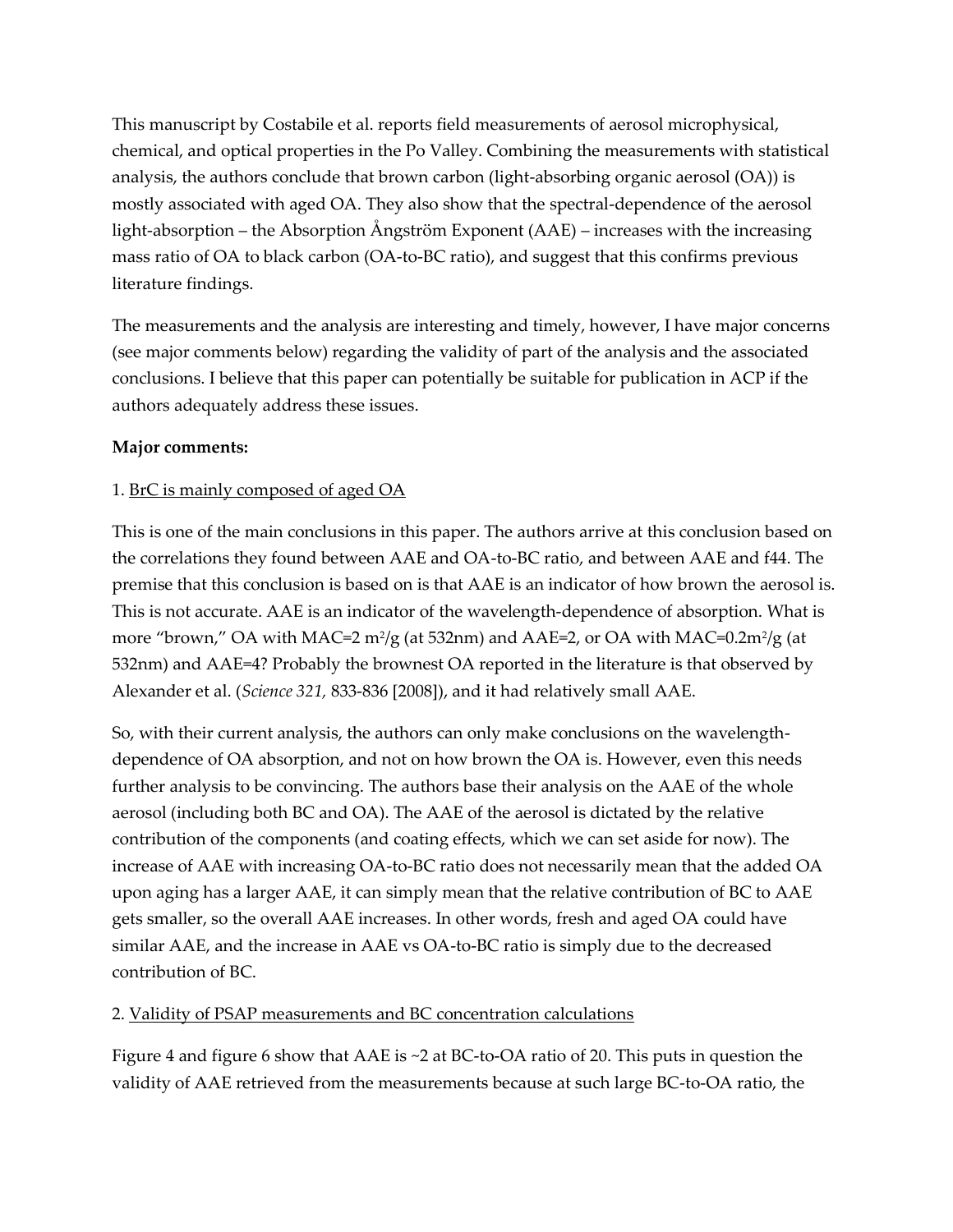particles should have AAE closer to 1. The authors should address this issue to determine whether there is something wrong with the calculations or the measurements that resulted in this factor of 2 overestimation of AAE. Also, BC concentrations are largely underestimated because the calculations (section 3.1) rely on the assumption that AAE of BC is equal to 1 (which is not the case, as retrieved from the instrument in this study). Consequently, the fractions of the different components should be recalculated.

# **Specific comments:**

P1 L15: What's the difference between brown OA and brown carbon?

P2 L1: What do you mean by "moderately volatile?" Also, how do you support this claim?

P5 L12: "we fixed threshold…" please explain.

P6 L24: It is not clear why this assumption is needed or whether it is valid. You need more than "mass scales with volume" to justify this assumption.

P7 top paragraph: What are PC2 and PC4? What would be in the primary aerosol that has modes 20-100 nm and 10-40 nm? One would expect those to be BC particles.

Section 5.1: The authors mention that they will compare results with Shinozuka et al. (2009) Russell et al. (2010), Arola et al. (2011), Saleh et al. (2014), and Lu et al. (2015) but only show comparison with Russell et al. and Saleh et al.

Section 5.1: The AAE values in this study are much larger than Russell et al., especially at low foa values. I believe this is due to a bias in AAE retrieval (see major comment 2).

Section 5.1: Comparison with Saleh et al. is not apples-to-apples. Saleh et al. reports the wavelength-dependence of the imaginary part of the refractive index of the OA only, while this study reports AAE (wavelength-dependence of the absorption coefficient) of the total aerosol (including BC).

Section 5.1: The finding that AAE in this study is twice that in Saleh et al. and Lu et al. is most probably not accurate due to overestimation of AAE in this study (see major comment 2).

Terminology: the authors go back and forth between BrC, brown, and "brown." Please be consistent.

# **Technical corrections:**

There are many grammatical/sentence structure errors (I just list a few below). The manuscript should be edited for language before it can publishable.